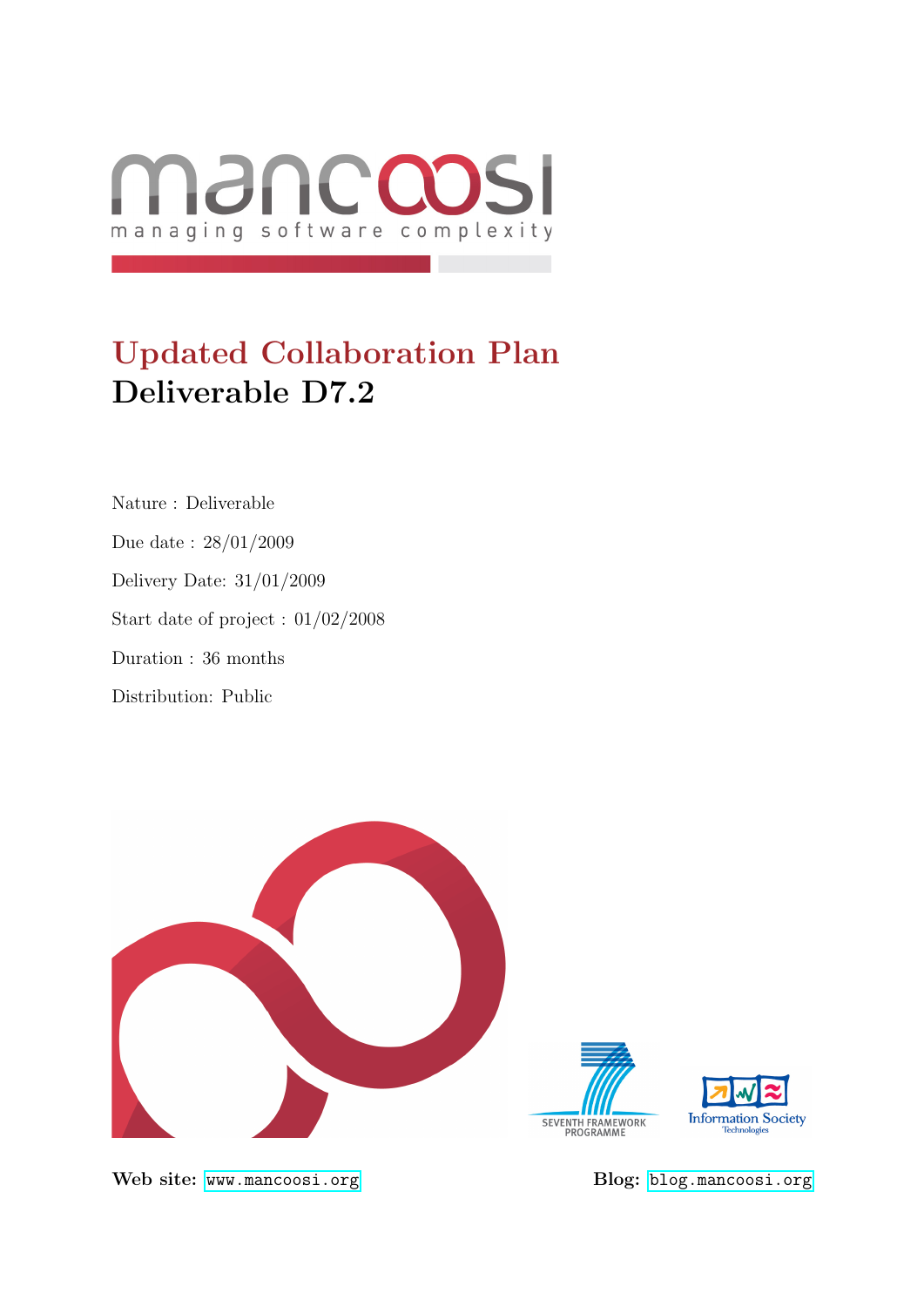

Specific Targeted Research Project Contract no.214898 Seventh Framework Programme: FP7-ICT-2007-1

List of the authors

| Project acronym        | <b>MANCOOSI</b>                                                       |
|------------------------|-----------------------------------------------------------------------|
| Project full title     | Managing the Complexity of the Open Source Infrastructure             |
| Project number         | 214898                                                                |
| Authors list           | Roberto Di Cosmo (roberto@dicosmo.org)                                |
|                        | Sophie Cousin $\langle$ sophie.cousin@univ-paris-diderot.fr $\rangle$ |
|                        | Peter Van Roy (peter. vanroy@uclouvain.be)                            |
| Internal review        |                                                                       |
| Workpackage number     | WP7                                                                   |
| Deliverable number     | $\overline{2}$                                                        |
| Document type          | Deliverable                                                           |
| <b>Version</b>         |                                                                       |
| Due date               | 28/01/2009                                                            |
| Actual submission date | 31/01/2009                                                            |
| Distribution           | Public                                                                |
| Project coordinator    | Roberto Di Cosmo (roberto@dicosmo.org)                                |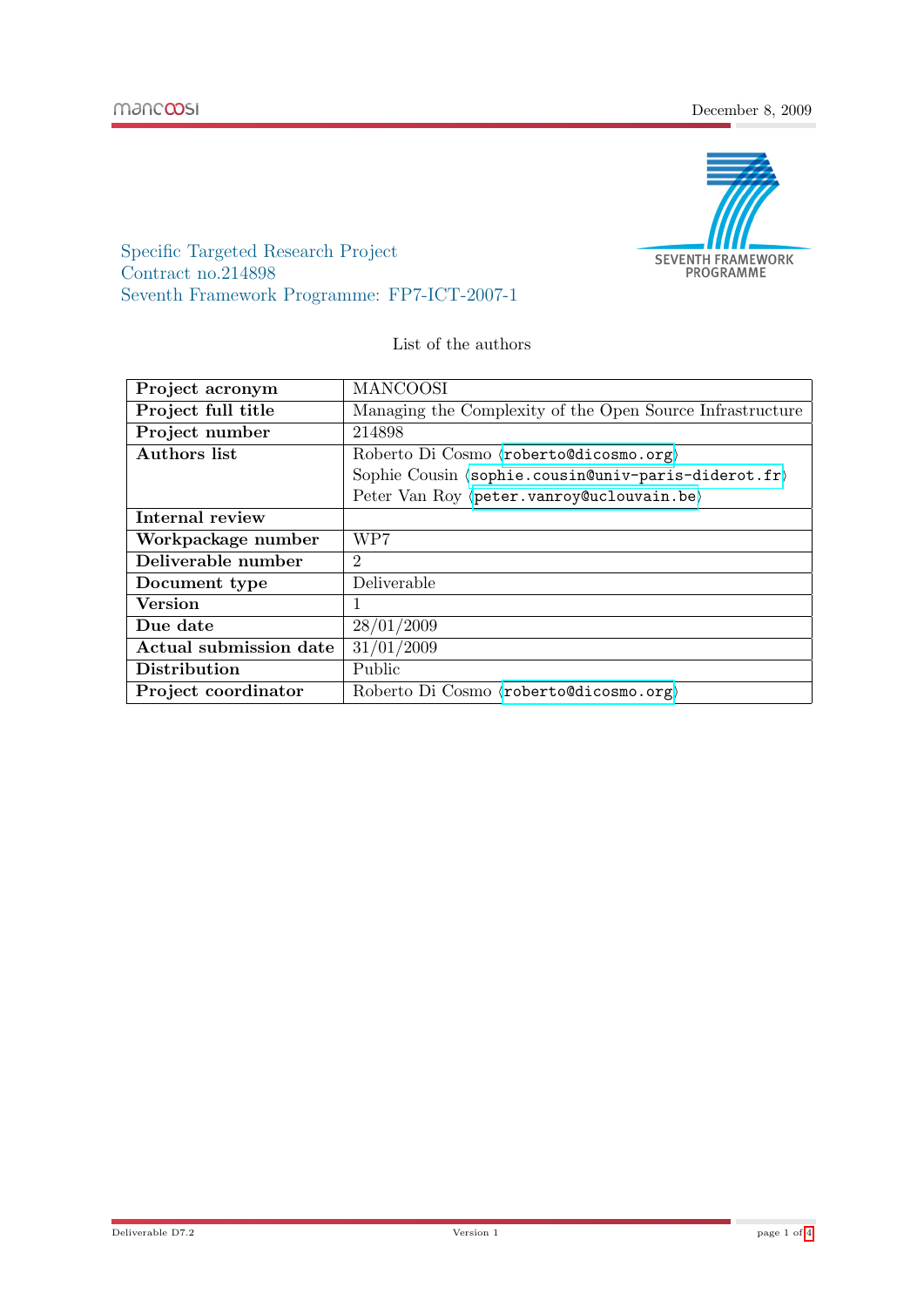## Contents

|          | 1 Introduction                                                                                |                         |
|----------|-----------------------------------------------------------------------------------------------|-------------------------|
| $\bf{2}$ | Mancoosi collaboration plan with FP6/FP7 projects                                             | 1                       |
|          | 2.1                                                                                           |                         |
|          | 2.2                                                                                           |                         |
|          | 2.3                                                                                           |                         |
|          | 2.4                                                                                           |                         |
|          | $2.5^{\circ}$                                                                                 |                         |
| 3        | Other collaboration actions                                                                   | $\overline{\mathbf{4}}$ |
|          | Participation in the SSAI collaboration meetings $\dots \dots \dots \dots \dots \dots$<br>3.1 |                         |
|          | 3.2                                                                                           |                         |
|          | 4 Actual collaboration efforts                                                                |                         |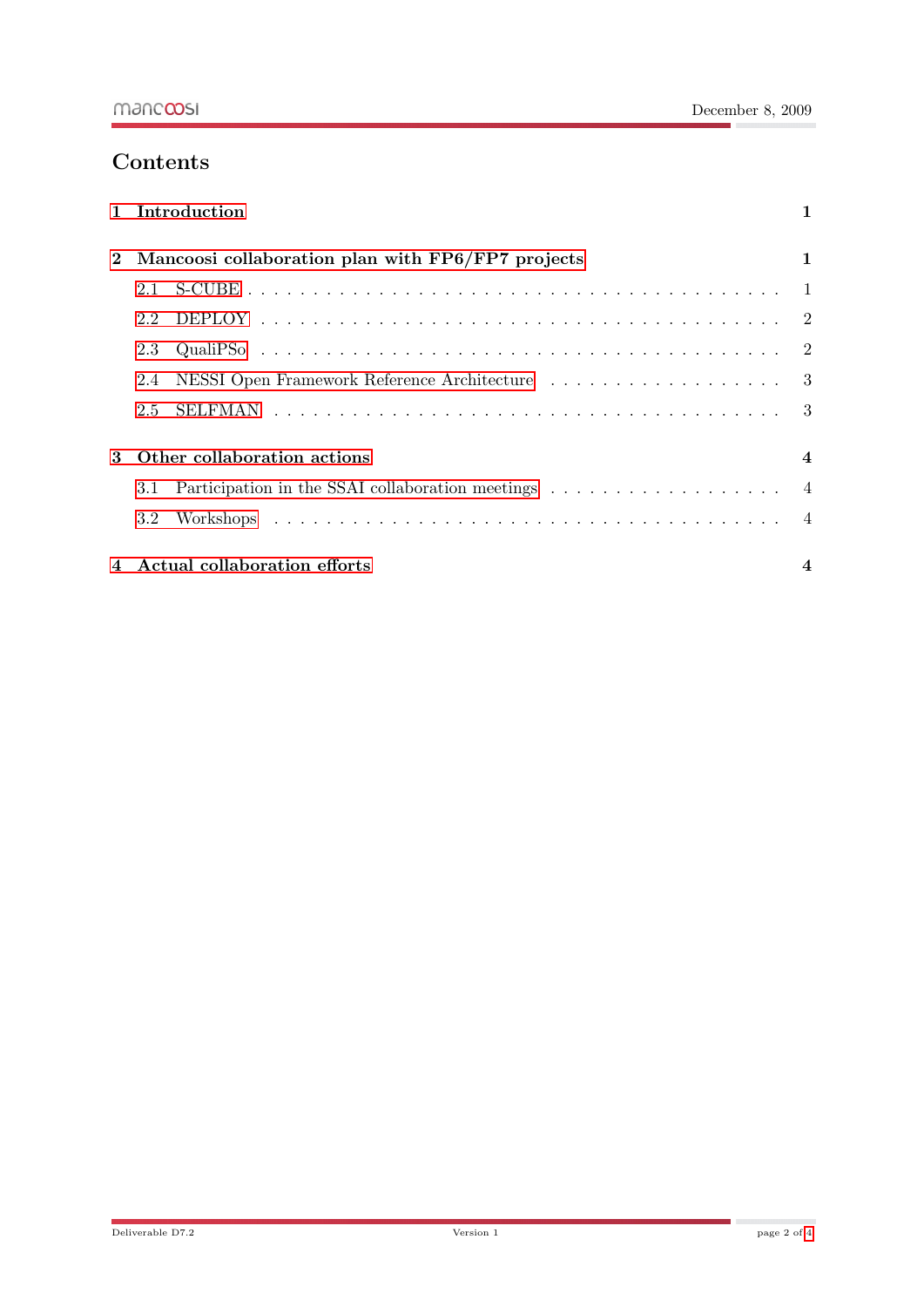## <span id="page-3-0"></span>1 Introduction

During the past months, a series of collaboration opportunities have emerged, like the ones with the EU-funded Selfman project and with some national projects such as the ones funded via the Free Software thematic group of the Systematic competitiveness cluster in the Paris region in France.

At the same time, the actual collaboration and exchange of views with other ICT projects is still limited, due to the fact that Mancoosi is still in its initial phase, and we need to build a corpus of shareable knowledge first.

Hence, this report essentially presents an update of the collaboration plan previously submitted as Deliverable D7.1 in August 2008, covering the potential liaison and co-operation activities with the other ICT projects under the WP2007/2008 objective "Service and Software Architectures, Infrastructure and Engineering". Exploitation of synergies between Mancoosi and the other projects will consist in participation to workshops, contributions to working groups, joint dissemination activities and the production of joint dissemination material.

## <span id="page-3-1"></span>2 Mancoosi collaboration plan with FP6/FP7 projects

#### <span id="page-3-2"></span>2.1 S-CUBE

| Project name | S-CUBE                        |
|--------------|-------------------------------|
| Project type | Network of Excellence         |
| Web site     | http://www.s-cube-network.eu/ |
| Start date   | March 2008                    |
| Duration     | 4 years                       |

S-Cube is a Network of Excellence in software services and systems aiming at establishing "an integrated, multidisciplinary, vibrant research community". S-Cube is coordinating a set of transversal activities with the objective to reduce research fragmentation and improve global European innovation efficiency. S-Cube activities consist of integration activities, joint research activities and dissemination activities. Mancoosi intends to contribute to the following activities by registering as an associate S-Cube partner and taking part in the subsequent workgroups:

- S-Cube knowledge model: this model will "capture terminology and competences of the S-Cube partners and their research". In the field of open-source software services and systems, Mancoosi will contribute to the terminology and conceptual graph covering the field of software dependencies management and software upgrade
- S-Cube joint research activity 1: this activity is "concerned with engineering and adaptation methodologies for service-based applications. It combines different research efforts form the requirements engineering discipline, the human computer interaction discipline and the software engineering, adaptation and testing disciplines". The Mancoosi team will contribute to this activity in the field of formal methods for software engineering.
- Spreading excellence activity, aiming at broad dissemination of research results, Mancoosi will submit for inclusion the produced dissemination material to the general books and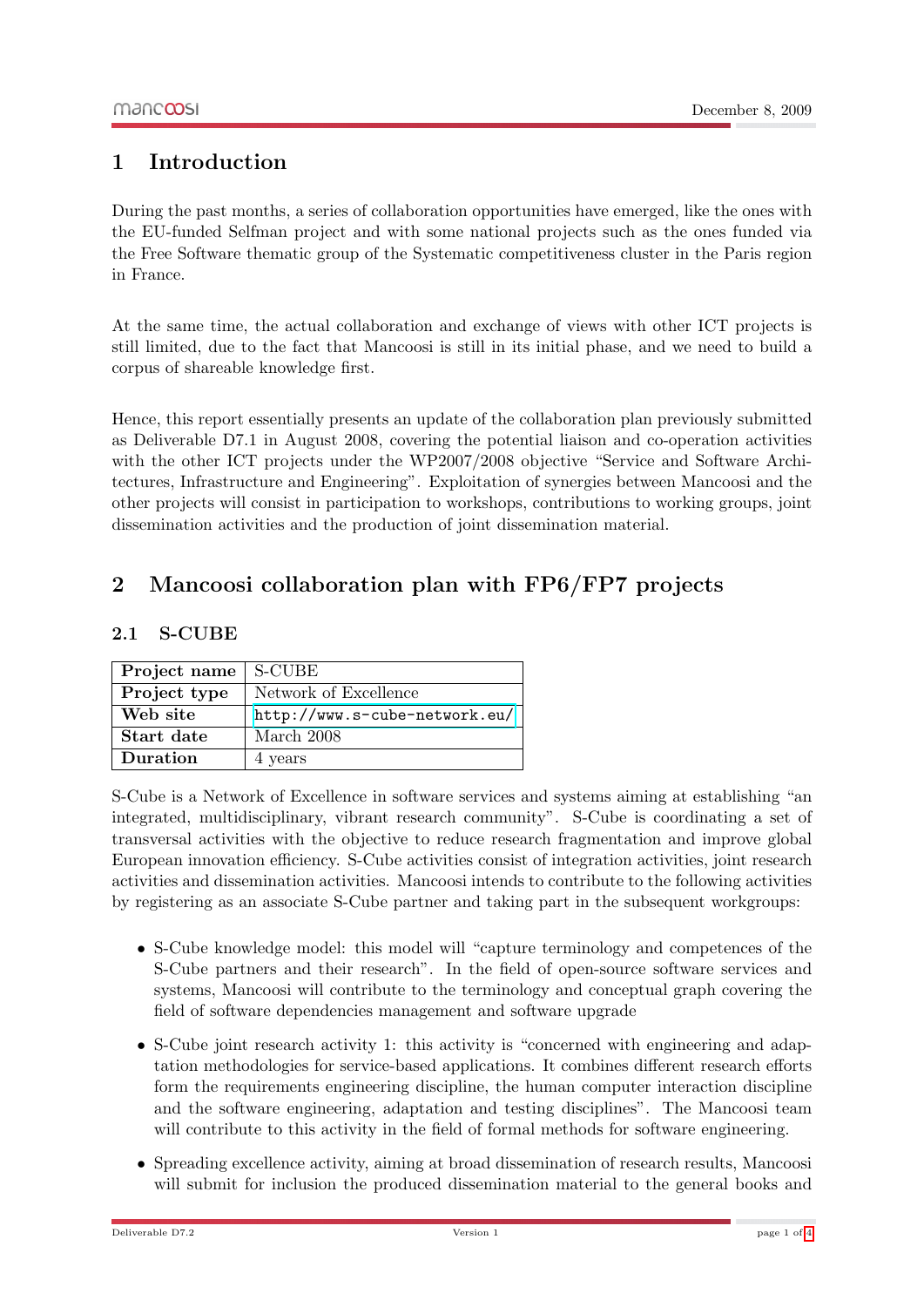brochures produced by S-Cube partners.

#### <span id="page-4-0"></span>2.2 DEPLOY

| Project name | <b>DEPLOY</b>                 |
|--------------|-------------------------------|
| Web site     | http://www.deploy-project.eu/ |
| Start date   | 01/02/2008                    |
| Duration     | 4 years                       |
| Project type | Integrated project            |
| Coordination | Newcastle University (UK)     |

Like Mancossi, DEPLOY aims at advancing software engineering methods through the use of formal methods. DEPLOY is leading a working group on formal methods for SOA covering the following topics: interface specification and compatibility checking; application and workflow modelling and analysis, model-based design; model-based testing; model checking and automated verification. Mancoosi will contribute to this working group in the area of system modeling, upgrade modeling and integrated systems maintenance.

#### <span id="page-4-1"></span>2.3 QualiPSo

| Project name | QualiPSo                                    |
|--------------|---------------------------------------------|
| Web site     | http://www.qualipso.org                     |
| Start date   | 01/10/2007                                  |
| Duration     | 4 years                                     |
| Project type | Integrated project                          |
| Coordination | Engineering Ingegneria Informatica SpA (IT) |

As stated on the project's Web site, "QualiPSo intends to define and implement the technologies, processes and policies to facilitate the development and use of open-source software components". Mancoosi will collaborate with QualiPSo along the following axis:

- Trustworthy results: the QualiPSo project describes this axis as "the identification, quantification, and assessment of the quality factors related to the software products as well as to the artefacts produced during software development that affect trust in open source software products, with emphasis on functional and non-functional factors". Maintenance and upgradability of integrated components is a key part affecting adoption of software products. The Mancoosi team will propose to integrate the Mancoosi toolchain into the QualiPSo platform to support trustworthy open-source software.
- Competence centers: QualiPSo intends to develop "a long lasting network of professionals caring for the quality of open-source for enterprise computing. Six QualiPSo Competence Centres – running the collaborative platforms, tools and process developed in this project – will be set up to support the development, deployment and adoption of OSS by private and public Information Systems Departments, large companies, SMEs, end users and ISVs". The Mancoosi team will put its tooling and competencies at the disposal of the QualiPSo consortium for integrating Mancoosi achievements and know-how into the QualiPSo platform and enterprise service portfolio.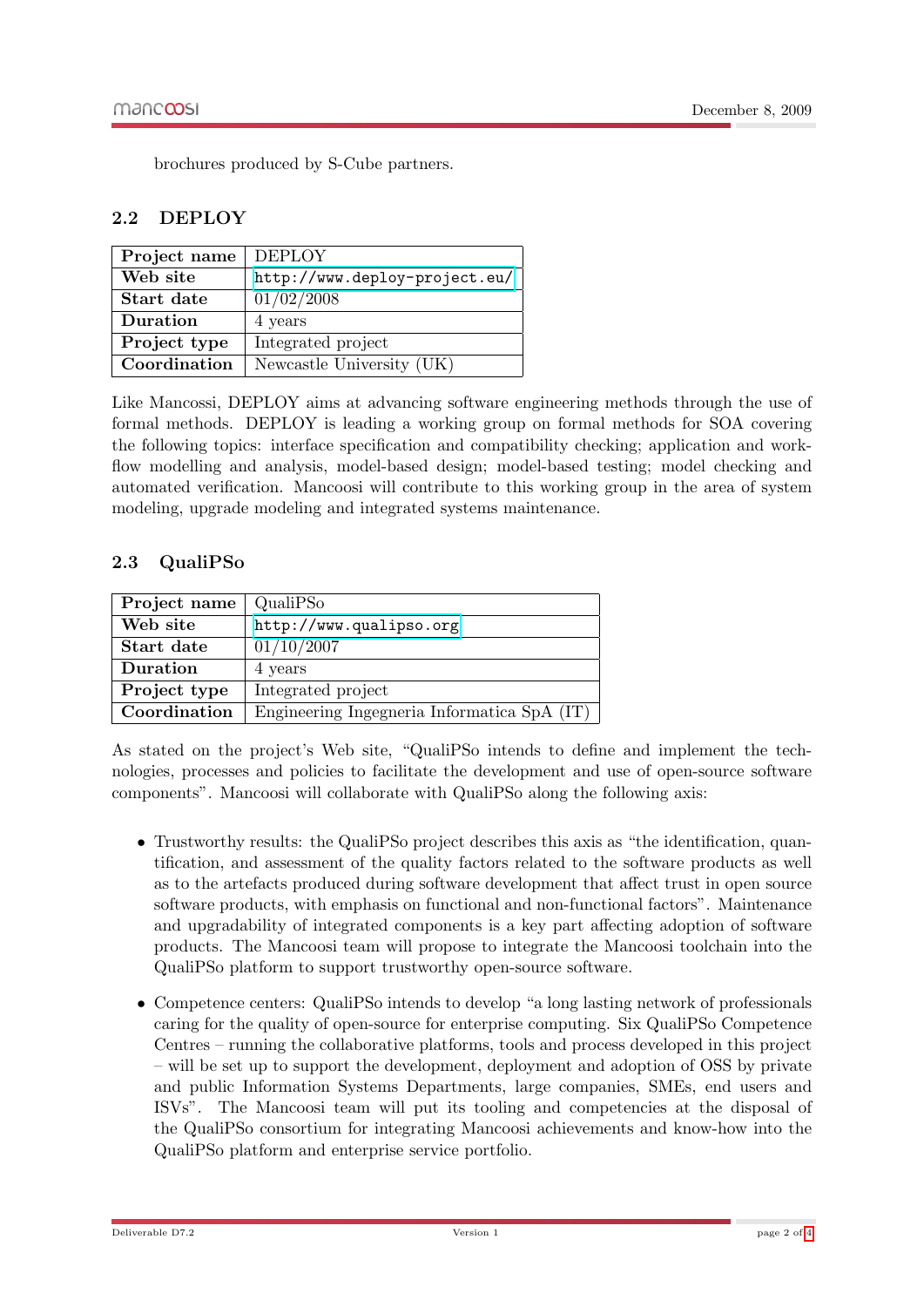• Exploitation, dissemination and training: the Mancoosi tooling and documentation will be submitted to the QualiPSo consortium for potential integration into the material disseminated by QualiPSo.

| Project name | NEXOF Reference Architecture (NEXOF-RA)     |
|--------------|---------------------------------------------|
| Web site     | http://www.nexof-ra.eu/                     |
| Start date   | 01/03/2008                                  |
| Duration     | 2 years                                     |
| Project type | Integrated project                          |
| Coordination | Engineering Ingegneria Informatica SpA (IT) |

#### <span id="page-5-0"></span>2.4 NESSI Open Framework Reference Architecture

NEXOF-RA describes itself as a project aiming at "building the NEXOF generic open platform for creating and delivering applications enabling the creation of service based ecosystems where service providers and third parties easily collaborate". The NEXOF-RA will focus on the following areas: Core services, User interaction, Infrastructure, Security and Quality of service.

The NEXOF-RA specification will be designed in an open process involving all the relevant initiatives and organizations concerned on building a new generation of services of the Internet of the future. Mancoosi will play an active role in the design of those specifications by contributing in particular to the following topics targeted by the NEXOF-RA.

- Definition of infrastructure services<sup>[1](#page-5-2)</sup>: NEXOF infrastructure services include "network connectivity, storage, processing and execution environments for software components and virtual machines, [...] and the combination of these into integrated environments".
- Highly available  $SOA<sup>2</sup>$  $SOA<sup>2</sup>$  $SOA<sup>2</sup>$  and scalable approaches to service oriented infrastructures<sup>[3](#page-5-4)</sup>: those two topics focus on the consistency and on the provisioning of NEXOF services for maximizing the NEXOF quality of service, hence share concerns with Mancoosi objectives.

#### <span id="page-5-1"></span>2.5 SELFMAN

| Project name | <b>SELFMAN</b>                   |
|--------------|----------------------------------|
| Web site     | http://www.ist-selfman.org       |
| Start date   | 01/06/2006                       |
| Duration     | 3 years                          |
| Project type | <b>STREP</b>                     |
| Coordination | Université catholique de Louvain |

The goal of SELFMAN is to understand how to build large-scale distributed systems as self managing, to reduce the complexity of managing them. SELFMAN has built a practical distributed storage with a transactional interface, over a peer-to-peer network. One SELFMAN implementation, Scalaris, has won the first prize in the IEEE International Scalable Computing Challenge 2008. SELFMAN is also working on advanced component models for distributed systems, which allow systems to do automatic reconfiguration as a part of self management.

<span id="page-5-2"></span><sup>1</sup> [http://www.nexof-ra.eu/definition\\_infrastructure\\_services](http://www.nexof-ra.eu/definition_infrastructure_services)

<span id="page-5-3"></span> $^{2}$ [http://www.nexof-ra.eu/highly\\_available\\_SOA](http://www.nexof-ra.eu/highly_available_SOA)

<span id="page-5-4"></span> $^3$ [http://www.nexof-ra.eu/scalable\\_approaches\\_SOI](http://www.nexof-ra.eu/scalable_approaches_SOI)